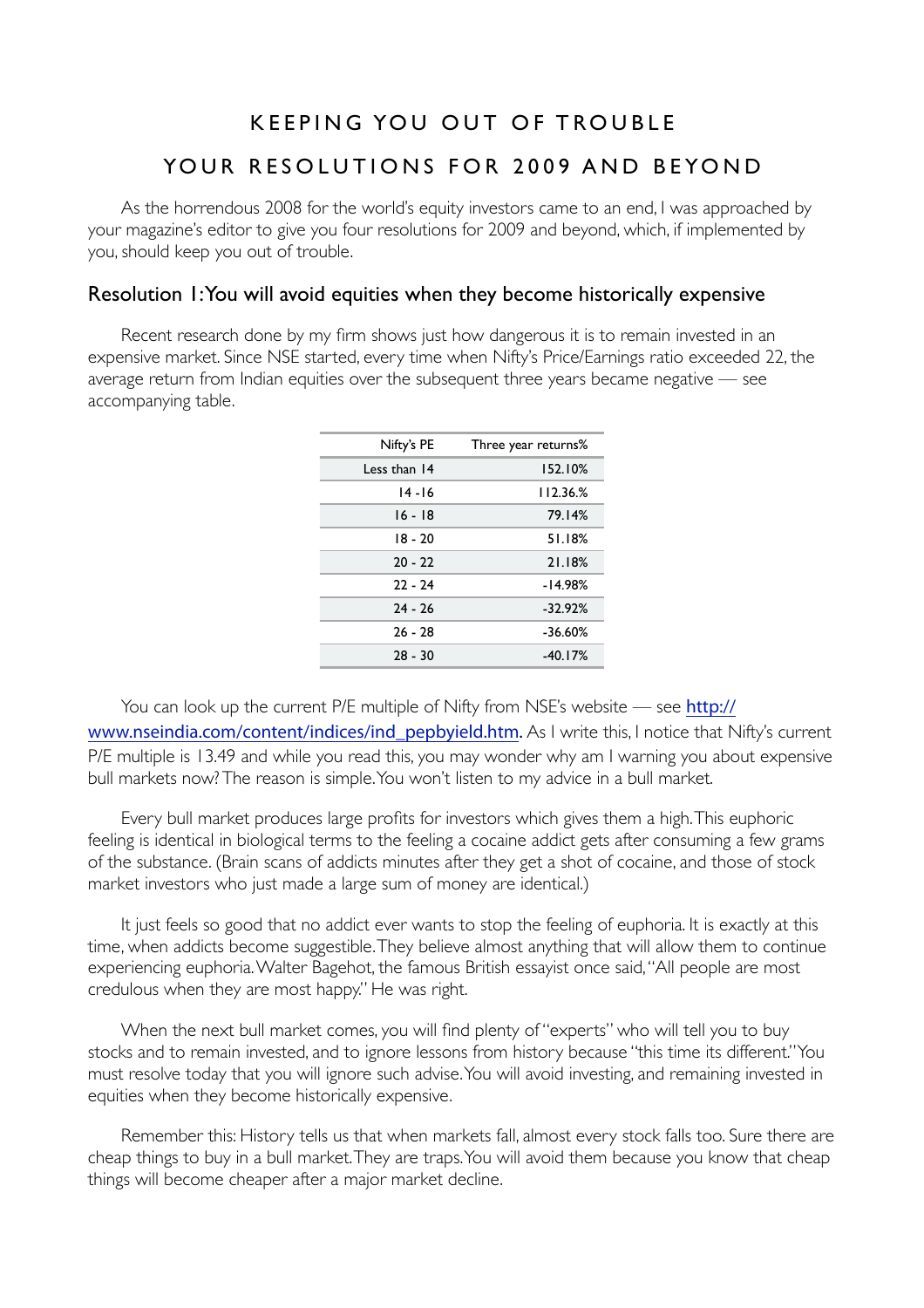By ignoring the table and my advice, you will not prove Benjamin Disraeli right when he wrote: "What we learn from history, is that we don't learn from history."

#### Resolution 2: You will never speculate in IPOs

One of the lesser knows things about IPOs is that the term stands for "It's Probably Overpriced." Think about it. Why would a company offer you its shares at a bargain price in an IPO?

Companies come to market to offer their shares to the public when the public is willing to pay fancy prices. That is why you see most IPO activity in bull markets and not bear markets. There is a huge amount of empirical evidence which shows that long-term returns from IPOs are worse than long-term returns from holding a diversified broad-based index like Nifty. Recent experience in Indian IPOs confirms this evidence.

You must keep in mind that IPOs are hugely promoted by people who are paid to promote IPOs — merchant bankers who are paid from the money they raise. Listening to a merchant banker's pitch on an IPO being promoted by his firm is pretty much like asking the barber if you need a haircut.

Next time a hot IPO hits the market, you might get tempted to play the "greater fool game" in which you plan to flip your shares to a greater fool who you expect to eagerly buy them from you at fabulous premium above your cost. You will also find very friendly financiers who will offer you borrowed money to apply for such hot IPOs.

Resolve today that you will avoid these temptations. The supply of greater fools is not infinite. Moreover it contracts very quickly and unpredictably. There are plenty of IPO speculators who never could sell their shares at large profits and are now staring at very large, and permanent losses of their capital when those stocks have fallen back to earth from their lofty offering prices. These losses more often than not far exceed the small profits they may have made in previous successful greater fool games. As for financiers who profit by lending money to IPO speculators, you should know that while they are happy to lend you 50% of the application money against the collateral of the shares, they will not invest their *own* money in the IPO (If its such a good deal as they will say it is, you must ask, why are *they* not applying for that IPO?)

#### Resolution 3: You will avoid leverage at all levels

Unless you are a highly experienced and successful investor, you will avoid leverage by not only never borrowing money to buy stocks but also by avoiding investing in highly indebted companies. Leverage can hurt you in both situations.

When you borrow money to buy stocks, you are expressing a high degree of confidence that the stocks you have bought will never fall below the value of the loan you have taken against them. Given the historical volatility displayed by the market, this degree of confidence is suicidal. Take a look the accompanying table which tells how did the 500 stocks in the BSE 500 index do in 2008 till date.

Not even one stock is up for the year and 90% of the total i.e. 450 out of 500 — have declined by more than 50%. Thats enough to wipe out most people who borrow money to buy stocks.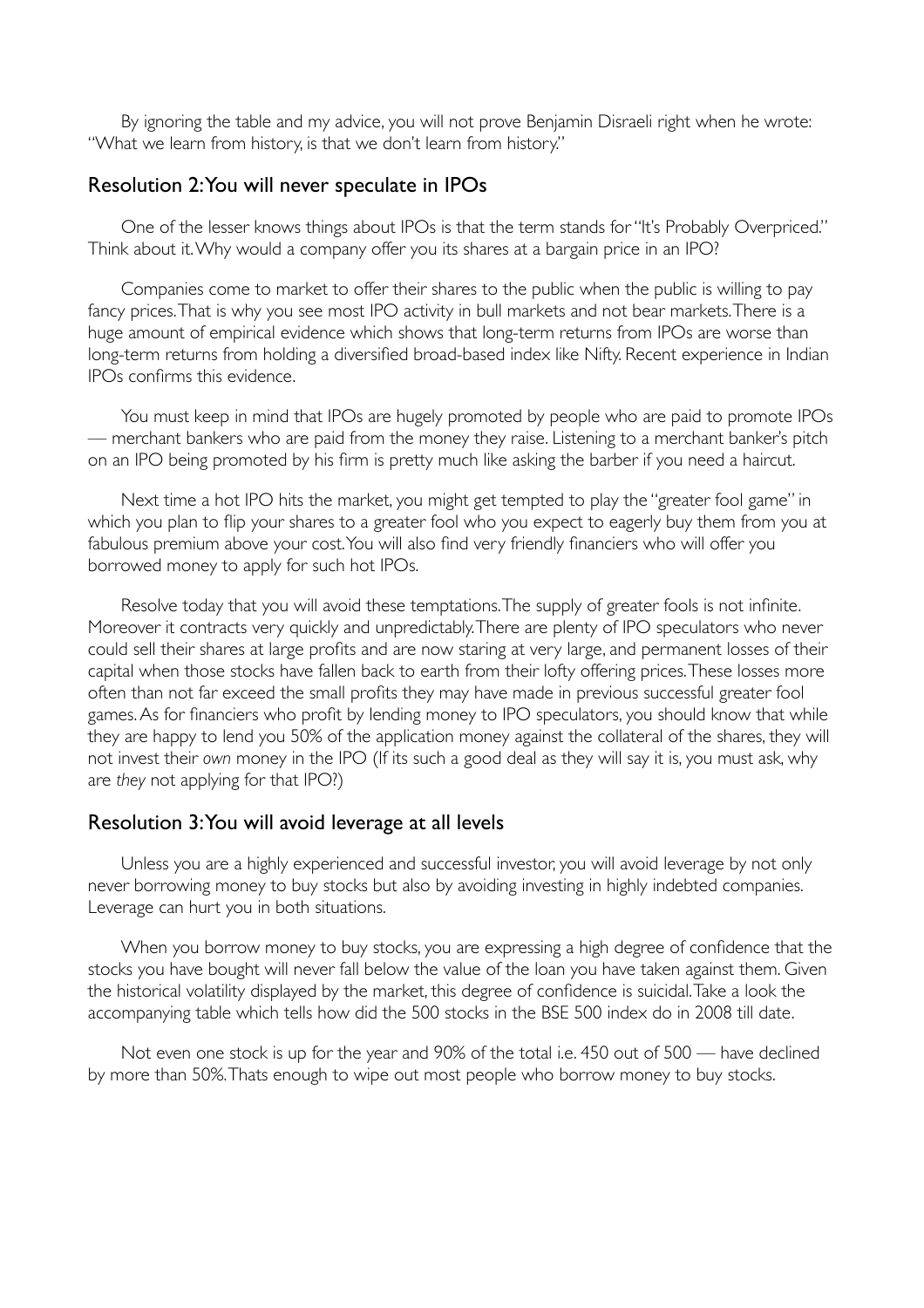| <b>Return Range</b> | # of Stocks |
|---------------------|-------------|
| $>0\%$              | $\bf{0}$    |
| $0\%$ to $-10\%$    | 3           |
| $-10\%$ to $-20\%$  | 1           |
| $-20\%$ to $-30\%$  | 12          |
| $-30\%$ to $40\%$   | 7           |
| $-40\%$ to $-50\%$  | 27          |
| $-50\%$ to $-60\%$  | 51          |
| $-60\%$ to $-70\%$  | 71          |
| $-70\%$ to $-80\%$  | 123         |
| $-80\%$ to $-90\%$  | 146         |
| $-90\%$ to $-100\%$ | 59          |
| <b>Total</b>        | 500         |

While you may be tempted to borrow money the next time you feel optimistic, keep in mind that if the stock price falls to below the value of the collateral you have given to the lender, he will liquidate the collateral. Friendly lenders who persuade you to borrow money for stock market commitments in bull markets, cease to be so friendly well before the market value of the collateral value falls below the amount of the loan. Keep in mind that no amount of good judgement in selecting the right stocks prevented leveraged buyers from terrible losses in 2008. This alone is a reason for you to never ever borrow money for your stock market commitments.

Even if you never borrow money to buy stocks, you may get hurt by buying stocks of highly leveraged companies. Leverage is a double edged sword as America, and the whole world is finding out right now.

You must always associate the word "leverage" with the word "confidence" and if you want to look for over-confident people you will find them amongst those who have highly leveraged balance sheets. Mr Ratan Rata is a very good example. Look at what he did! He took two perfectly wonderful companies like Tata Motors and Tata Steel, became over-confident, and then he made these two companies borrow very large sums of money to buy businesses at fancy prices. The stockholders of both companies are now paying the price of his overconfidence.

By resolving today that you will avoid leverage at all levels, you may miss a few opportunities. Don't let that bother you because you need "staying power" and leverage is the *enemy* of staying power.

### Resolution 4: You will learn from vicarious experience

You have two types of experience — direct and vicarious. You also have an automatic tendency to over-weigh your own experiences and under-weigh other people's experiences (as in "It can't happen to me!").

In 2009 and beyond, you will resolve to change this by consciously trying to learn from the experiences of others. You will resolve to learn about mistakes — errors of judgement made by others. The best way to do that is to study about mass errors of judgement. I recommend that you